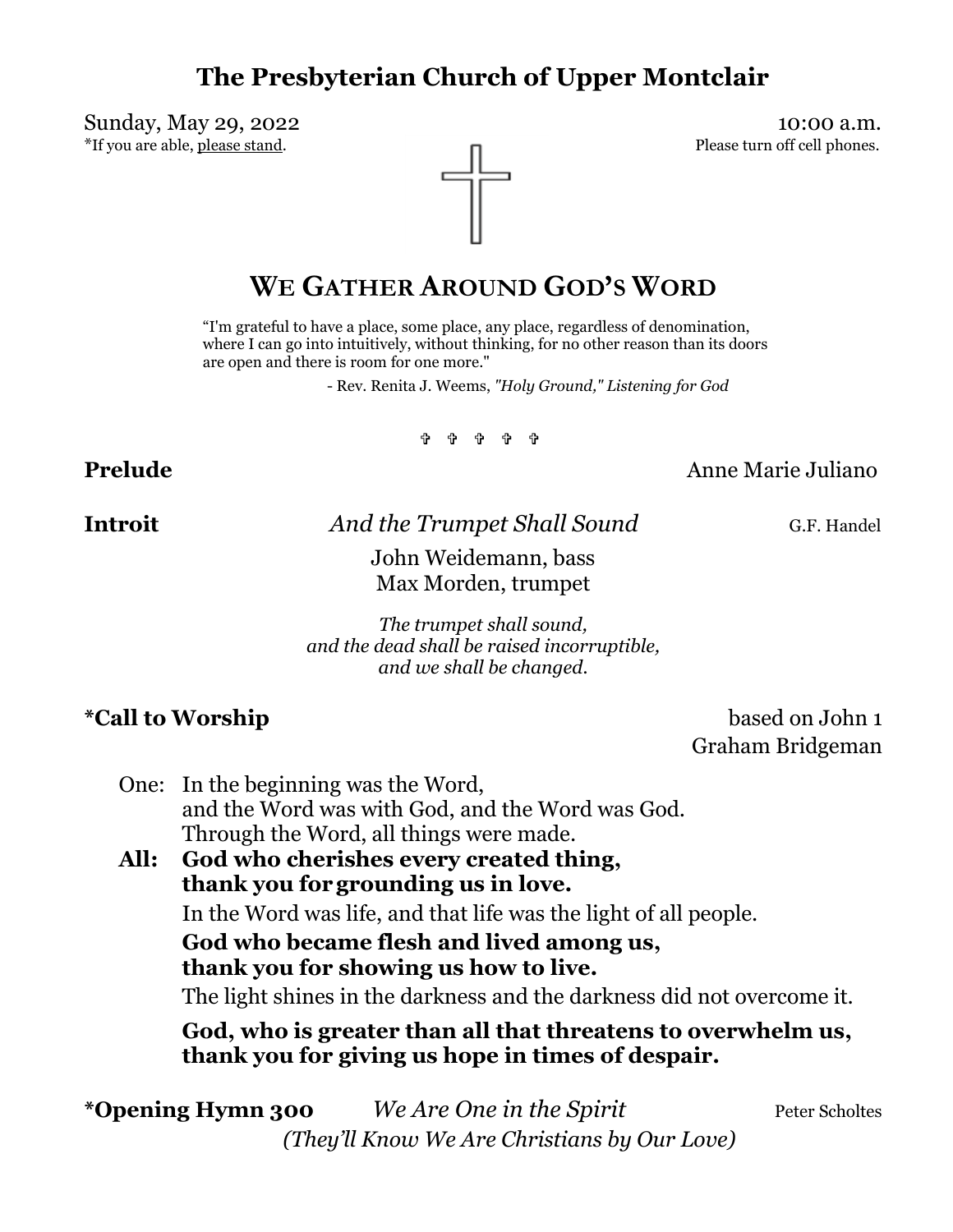## **Welcome & Life of the Church Pastor Greg Horn Pastor Greg Horn**

(Please fill out the Friendship Pad completely and pass it along.)

## **Invitation to Worship and Confession**

Throughout the Scriptures, in every age, we see affirmation of how good it is for the people of God to gather together to worship God. Together we come to honor to the One who loves us beyond understanding, and to discover how that love lives among us.

## **Prayer of Preparation and Confession**

**Triune God, whole and wholly beyond our understanding, meet us in our broken places and hear the prayers of our hearts. You call us into community, but we stand alone. You reach out, but we turn away. You invite us in, but we reschedule. You offer us abundance freely, but we cling tight to what we have, convinced scarcity will prevail.**

**Forgive us, God, for those times we have listened selectively, showed up sparingly, and responded begrudgingly to the needs of those around us. Help us to live lives that more fully reflect your heart for the world. Strengthen our faith and help our unbelief. And hear silent prayers of our hearts:**

*our silent prayers of preparation and confession*

## **The Lord's Prayer**

**Our Father who art in heaven, hallowed be Thy name. Thy kingdom come, Thy will be done on earth as it is in heaven. Give us this day our daily bread; and forgive us our debts as we forgive our debtors; and lead us not into temptation, but deliver us from evil. For Thine is the kingdom and the power and the glory, forever. Amen.**

### **Assurance of God's Love and Forgiveness**

## **\*We Give God Glory**

*Glory to God, whose goodness shines on me, and to the Son, whose grace has pardoned me, and to the Spirit, whose love has set me free. As it was in the beginning, is now and ever shall be. Amen.*

*World without end, without end. Amen.* (sing 3 times) *As it was in the beginning is now and ever shall be. Amen.*

## **Time for Children**

(All children are invited forward.)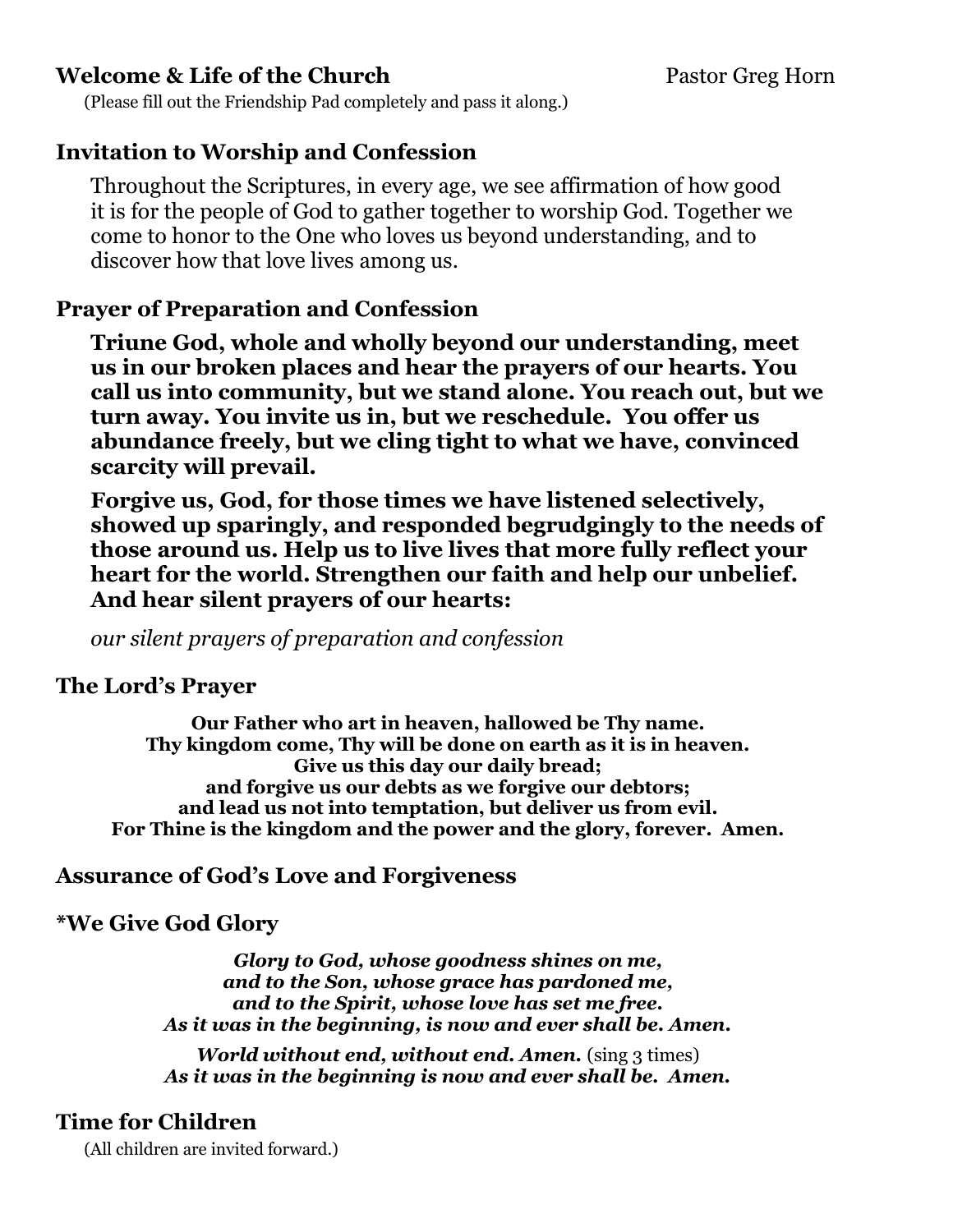# **WE PROCLAIM GOD'S WORD**

#### **Scripture Reading** (p.706 of OT) — **Psalm 133** (NRSV)

<sup>1</sup>How very good and pleasant it is when kindred live together in unity! <sup>2</sup>It is like the precious oil on the head, running down upon the beard, on the beard of Aaron, running down over the collar of his robes. <sup>3</sup>It is like the dew of Hermon, which falls on the mountains of Zion. For there the Lord ordained his blessing, life forevermore.

One: The Word of the Lord. **All: Thanks be to God.** 

#### **Scripture Reading** (p.136 of NT) — **John 17:20-26** (NRSV)

<sup>20</sup>"I ask not only on behalf of these but also on behalf of those who believe in me through their word, <sup>21</sup> that they may all be one. As you, Father, are in me and I am in you, may they also be in us, so that the world may believe that you have sent me. <sup>22</sup> The glory that you have given me I have given them, so that they may be one, as we are one, <sup>23</sup> I in them and you in me, that they may become completely one, so that the world may know that you have sent me and have loved them even as you have loved me. <sup>24</sup> Father, I desire that those also, whom you have given me, may be with me where I am, to see my glory, which you have given me because you loved me before the foundation of the world.

<sup>25</sup> "Righteous Father, the world does not know you, but I know you, and these know that you have sent me. <sup>26</sup> I made your name known to them, and I will make it known, so that the love with which you have loved me may be in them and I in them."

One: The Word of the Lord. **All: Thanks be to God.** 

**Sermon** "A Prayer at the End of the World"

### Graham Bridgeman

## **WE RESPOND TO GOD'S WORD**

**\*Hymn 103** *Come Now, O Prince of Peace O-So-So*

#### **We Worship With Our Offerings**

**Prayer of Dedication**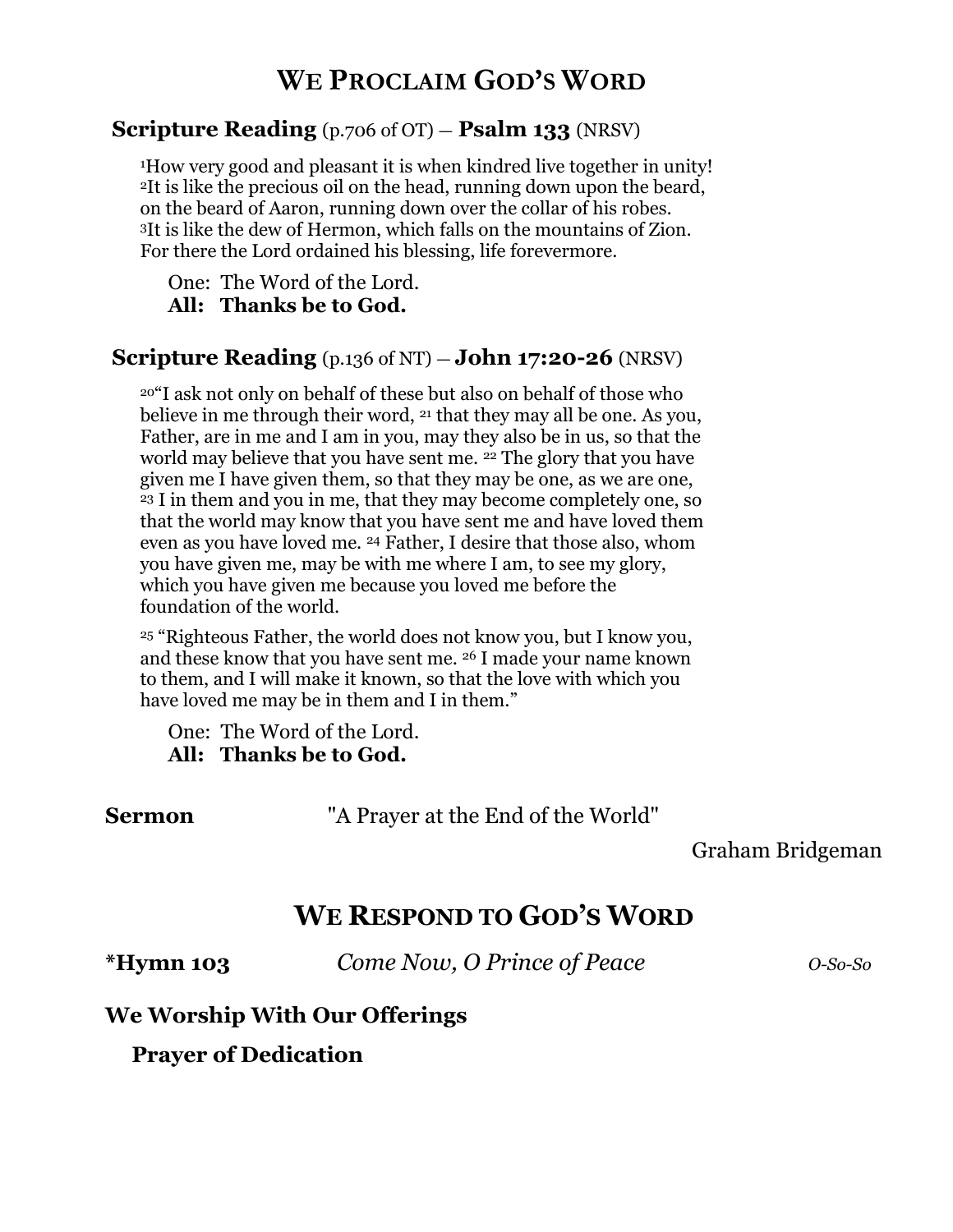## **Offertory Duet** *Will the Circle Be Unbroken* Tony Alonso Will Horn & Jordan Green

*Will the words our God has spoken be revised or be ignored? Will the love that made and formed us be rejected for the sword? Will the God who cries, "Forgiveness is the only way to peace." be blocked out by cries of anger? Will the fighting ever cease?*

*Here the body blessed and broken, and the blood of Christ outpoured is the only food of freedom for the servants of the Lord. Hear the stories shared at table call us all to peaceful ways: Show us Christ in all creation, show us love's the only way.*

## **\*We Give Praise to God** *Doxology*

*Praise God, from whom all blessings flow; Praise Him, all creatures here below; Praise Him above, ye heavenly host; Praise Father, Son, and Holy Ghost. Amen.*

## **Prayer of the People**

| <i>*</i> Closing Hymn 346 | For the Healing of the Nations | St. Thomas |
|---------------------------|--------------------------------|------------|
|                           |                                |            |

## **\*Charge and Benediction**

### **Postlude**

# **GO WITH GOD – TO SERVE GOD'S WORLD**

*The flowers decorating the chancel this morning are given by Bonnie McKenna, in memory of her beloved father, James McKenna.*

**WELCOME** and thank you for your part in this service of worship. If you are a visitor here at the Presbyterian Church of Upper Montclair (PCUM), you are especially welcome. May you sense in this place the presence and the love of God in Christ. You and your fellow worshipers are warmly invited to Fellowship Hall immediately following this morning's service for refreshments and conversation.

**ቀ ቀ ቀ ቀ ቀ ቀ ቀ** 

**PLEASE ASK AN USHER** for anything you might need. Whenever possible, help fellow worshipers by exiting and entering the sanctuary at times other than during prayers or scripture readings.

**CHILD CARE** for toddlers and a nursery for younger children are always available during worship in the North Wing, located off Fellowship Hall (adjacent to sanctuary). Ask an usher for directions.

**SUNDAY SCHOOL CLASSES** for all children through 7th grade are located in the North Wing. Ask the ushers or Christian Education leaders for help finding classrooms.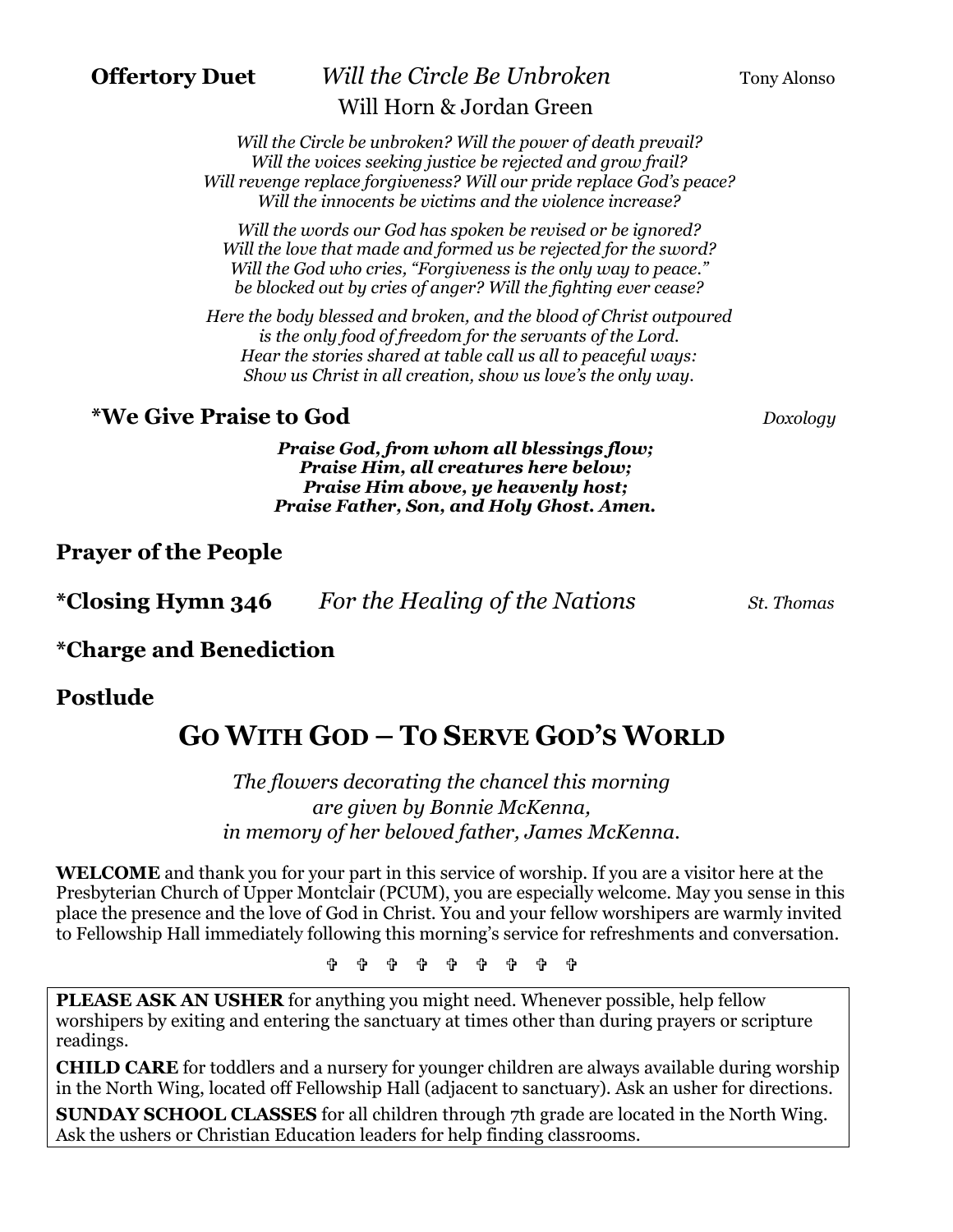**ANNUAL MIDDLE SCHOOL & SENIOR HIGH YOUTH BANQUET JUNE 14th –** All rising 6th graders through high school seniors in the larger PCUM family are invited to gather for dinner, ice-cream and outdoor games **from 6:30-8:30 p.m**. **on Tuesday, June 14th.** Please RSVP by emailng Youth Director Jordan Green at [jordan@pcum.org,](mailto:jordan@pcum.org) and feel free to contact Jordan with questions. More Youth Banquet info will be coming via email!

**PCUM IS "MASK OPTIONAL"** – Following local Montclair ordinances, PCUM is worshiping and sharing in fellowship and ministry with a "mask optional" policy. Worshipers and all participating in on-site church activities will decide whether or not to wear a mask and be encouraged to value each other's choices and health by maintaining social distance wherever possible.

**DURING 10:00 AM WORSHIP NEXT SUNDAY, JUNE 5TH,** the PCUM family will celebrate 3rd graders receiving their Bibles.

**COVID IS STILL IMPACTING CHURCH FINANCES. PLEASE GIVE GENEROUSLY AND CONSIDER CATCHING UP OR PAYING AHEAD ON YOUR PLEDGE** as the warmer summer season approaches. Your financial support of PCUM's ministries now and in the coming months—when financial obligations must still be met—is a gift to your church's health and ministry. Thank you for your dedication at this important time!

#### **VOLUNTEERS NEEDED: HELP FEED & SERVE HUNGRY NEIGHBORS:**

Saturday dates are available for you (and your family) to join other volunteers from PCUM to serve hungry neighbors here in Montclair on the 1st & 4<sup>th</sup> Saturdays of the month—and in Newark on the 3rd Saturday of each month. Prepare food, serve meals, and sing and/or play music for guests. *Sign up at* [http://www.pcum.org/serve-others/local](http://www.pcum.org/serve-others/local-opportunities-to-serve-homeless-neighbors)[opportunities-to-serve-homeless-neighbors.](http://www.pcum.org/serve-others/local-opportunities-to-serve-homeless-neighbors) A life-changing experience!

**SIGN UP TO DEDICATE FLOWERS FOR WORSHIP –** You can honor loved ones and beautifully the PCUM family's worship experience by dedicating flowers for Sunday morning worship service on any Sunday throughout the remaining calendar year. The suggested donation for two standard bouquets is \$80; dedications appear in the morning bulletin. Sign up using the Flower Calendar in the Deacons' Corner or online at [www.pcum.org.](http://www.pcum.org/) Thank you.

**SUMMER SUNDAY SCHOOL - YOU CAN HELP!** The summer program starts Sunday, June 26. Summer Sunday School is for children ages 3 through 3rd grade. Teachers are needed for Sundays from June 26<sup>th</sup> through September 4<sup>th</sup>. You can teach on several Sundays or just one or two.

All the supplies you need to make this a fun experience for you and the kids are provided, and training is available. *If you would like to share yourself and sign up to teach your church's children* on one or more summer Sundays, please contact Christian Education Elder Laurie Kroll at [annielgk@aol.com,](mailto:annielgk@aol.com) or Pastor Greg Horn or the church office at [pcum@pcum.org.](mailto:pcum@pcum.org)

**GOT MUSIC?** PCUM's Music Ministry needs YOU! Singers, instrumentalists (soloists and ensembles) are needed to share in leading summer worship services. *If you would like to share your musical gifts* by offering your talents one or two Sundays this summer, please contact Dir. of Music Ministries, Anne Marie Juliano at [annemarie@pcum.org.](mailto:annemarie@pcum.org)